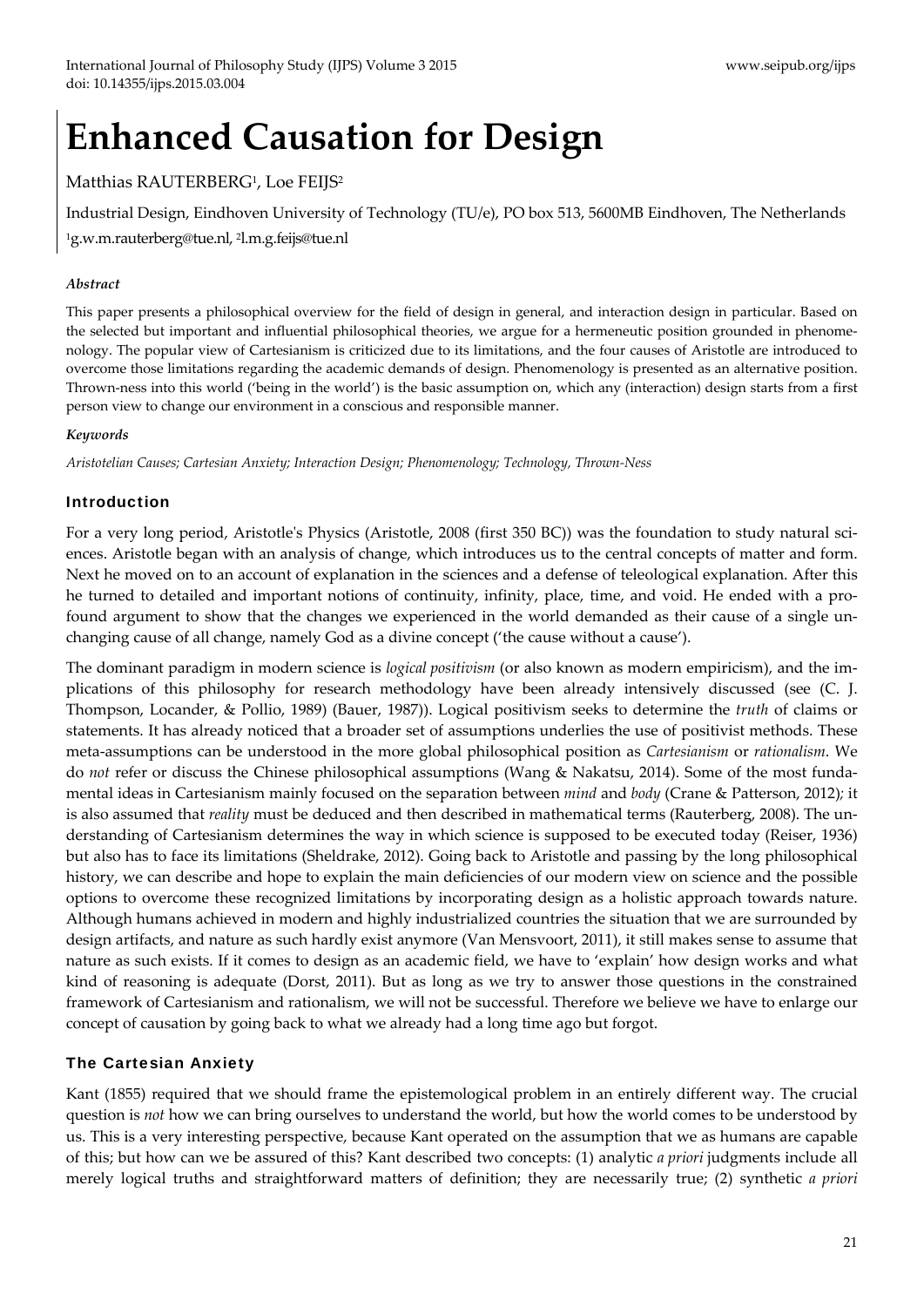judgments are the crucial cases, since only they could provide new information that is necessarily true. Analytical judgments can only be provided in a formal system and could be seen as a kind of tautologies (i.e. we cannot get more out of our axiom system than we put in from begin on; although we normally do not fully understand upfront what we put in; this holds also for most by humans designed artifacts in a broad sense). On the other hand, synthetic judgments create something out of nothing, and this is still difficult to understand (Copan & Craig, 2004).

The lack of an *undisputed foundation* of our being (i.e. science lost its 'cause without cause', and tried to recover by coming up with the 'big bang' as starting point for our universe (Linde, Linde, & Mezhlumian, 1994)) is called by Bernstein the *Cartesian Anxiety* (Bernstein, 1983). Even though this anxiety began long before Descartes' "cogito er‐ go sum", he argues that the 'grand Either/Or' is most clearly set forth:

"Either there is some support for our being, a fixed foundation for our knowledge, or we cannot escape the forces of darkness *that envelop us with madness, with intellectual and moral chaos" ((Bernstein, 1983), p. 18).* 

Bernstein's book substantiates how we must eliminate this Cartesian Anxiety without falling back into religious beliefs in divine concepts (like Aristotle). To face up to this dichotomy is to expose it and argue against its plausibility or appeal as a focus of our lives (Günther, 1954). This movement beyond must follow the path of post‐empiricist philosophy of science, of philosophical hermeneutics, of praxis, and end with the injunction that we must seize the "dialogical character of our human existence" ((Bernstein, 1983), p. xv). To expose and overcome the anxiety is a practical task of conversation and communication or of the need to "cultivate dialogical communities" ((Bernstein, 1983) p. xv). This is a task to which Bernstein has made a major contribution. We should acknowledge and accept our *thrown‐ness* into this world and try to understand, accept and live with (Winograd & Flores, 1986).

#### The Four Aristotelian Types of Causation

The Aristotle's four causes are closer to being *be‐causes* since they are usually thought of as the reasons or explana‐ tions for things (Hocutt, 1974). The presented example of the four causes is what is needed for the building of a house. A house is built *by* the craftsmen, *from* the raw materials, *into* the form shown on blueprints, *for* the home‐ owner to live in (see Figure 1). This example is concerned with the *making* of something. Final and formal causes have been abandoned since the beginning of the scientific revolution. Sir Francis Bacon claimed (Bacon, 2000 (first 1620)) that the only scientific reasons for things were the material and efficient causes. For materialism it was coined as *matter in motion*. Aristotle thought that matter could exist in *space*, and motion in *time*. But what shall we do with form or finality? We will discuss each Aristotelian 'be'-cause separately which is as close as possible to its original meaning. At the end of each, we provide also our interpretation, which can be fed into the philosophical foundation for interaction design.



FIG. 1: THE FOUR ARISTOTELIAN CAUSES: EFFICIENT, MATERIAL, FINAL, AND FORMAL CAUSE (ADAPTED FROM (THE‐KUBRICK‐ THEME, 2010)) AND THE FUNDAMENTAL SPLIT IN PHYSICS AND META‐PHYSICS BY SIR FRANCIS BACON (2000 (FIRST 1620)).

#### *The Efficient Cause*

An *efficient cause* is the fundamental mechanism that causes changes and motion (i.e. to start or stop, accelerate or slow down, create or destroy, etc.) of objects ('that *by* which something is made'). An efficient cause is the agent that initiates a change or brings a thing into being. Mostly, this is simply the force that brings something about (Wikipedia, 2014).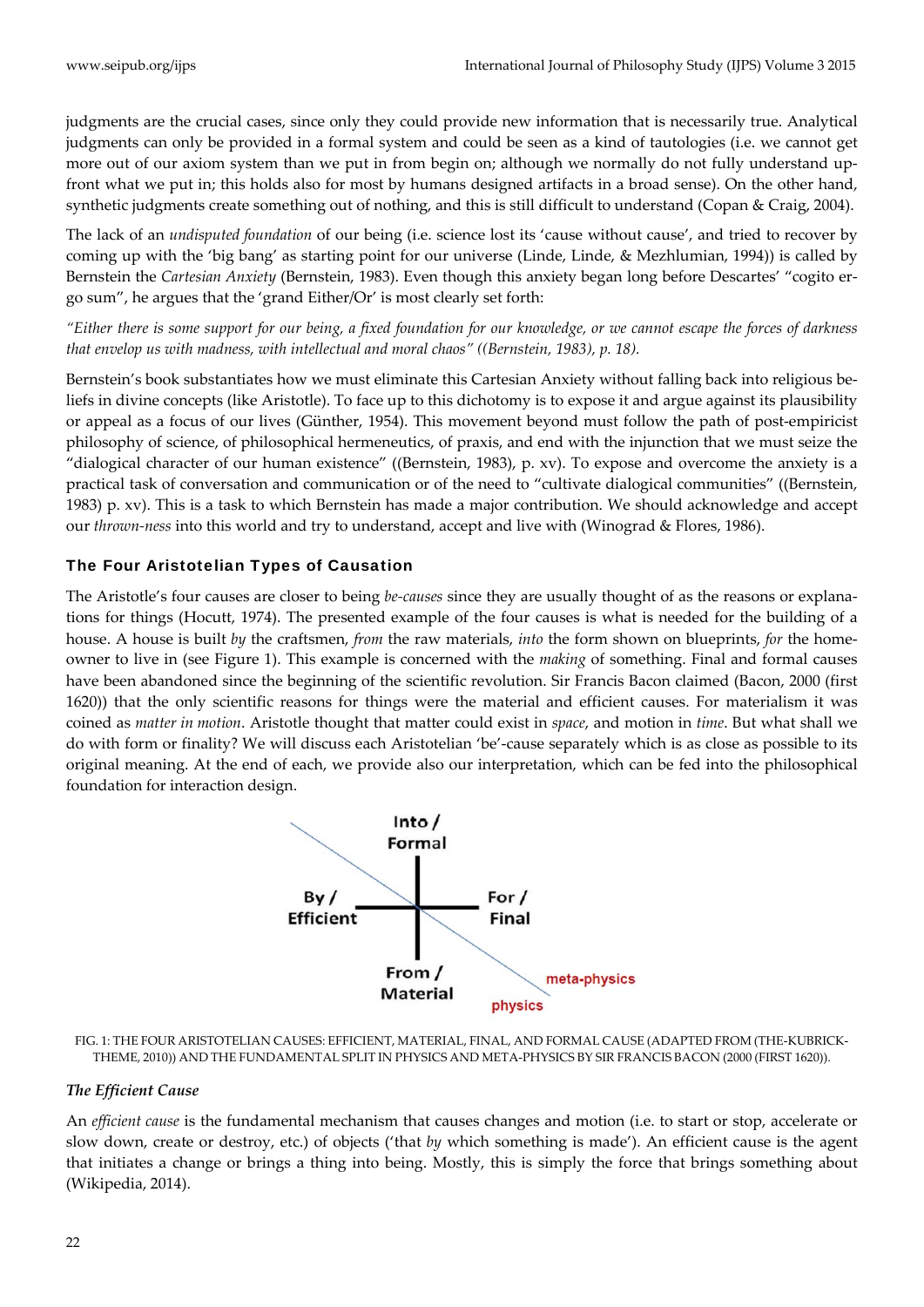The efficient cause is the force, mechanism or agent immediately responsible for bringing this form and that matter together in the creation of a thing. Thus, the efficient cause of a product-service-system (PSS) would include the designer, engineer, and other workers who used specific materials to build the PSS in accordance with the blueprint for its construction. Clearly the PSS would not be what it is without the workers' contributions (Kemerling, 1997).

**Our interpretation**: The most appealing interpretation in this whole quartet of causes is the mainly accepted 'cause‐effect' interpretation in its broad sense. A *cause* can be anything which influences the being of another thing; the last one is called *effect*. A *principiant* or *principle* is that from which a *being* originates or proceeds in any way. According to Coppens (Coppens, 1891b) it may proceed from it: A) *Logically*, as the conclusion does from the prem‐ ises in reasoning. B) *Physically*, by deriving physical being from the principiant. It may happen as follows: (a) the principiant may produce it, e.g., a plant producing fruit; (b) the principiant may be one of its constituent elements, as a wheel is of a clock. A principiant is always prior to that which proceeds from it, in one of two ways: (a) in *time*, by existing sooner; (b) by *nature* only, when one being produces or constitutes another without existing before it.

#### *The Material Cause*

The *material cause* of an object is equivalent to the *nature* of the raw material out of which the thing or object is composed ('that *from* which something is made'). With other words, the material cause is the basic quality out of which the things are made. Aristotle applied the word *nature* to both (1) its potential in the raw material, and (2) its ultimate finished form. In a sense, this form already existed in the material (Wikipedia, 2014).

The material cause of a PSS, for example a house, would include the bricks, wood, metal, glass, and other materials used in its construction. All of these aspects belong in an explanation of the house because it could not exist unless they were present in its composition (Kemerling, 1997).

**Our interpretation**: Aristotle could not think of matter without a particular form attached. Due to the developments in chemistry, we can now understand matter without this constrain. The periodic table (Mendelejew, 1869) describes and classifies all elements of which matter is made, and even more, we can now create new kind of matter by combining elements. The material cause is therefore the matter out of which any being/thing is made. The quality of the chosen matter determines the being/thing next to all other causes. This interpretation of matter ex‐ cludes any *im*material quality (e.g. knowledge, information, minds, etc.) of being a material cause. However, since the famous Einstein's formula E=mc2, we have to include different types of energy in this category of material causes, i.e. mechanical, electricity, thermal, kinetic and potential energy, etc. (E. Wikipedia, 2015b). Ongoing research tries to explore fundamental concepts of matter and information in current physics, biology, philosophy and theology with respect to the question of ultimate reality (Davies & Gregersen, 2014).

#### *The Final Cause*

Final cause, or *telos*, is understood as the inherent final purpose (i.e. end, aim, or goal) of the phenomena under investigation ('that *for* which something is made'). This Aristotelian cause is also one of the most controversial types of cause in modern science, because *telos'* causal effects work from the future back into the presence. One could ar‐ gue that Aristotleʹs conception of *nature* is teleological in the sense that he believed, and that nature as a whole, has *telos* apart from those humans have. This is possible, because Aristotle thought "that a *telos* can be present without any form of deliberation, consciousness or intelligence" (Wikipedia, 2014).

A lot of scholars thought and still think that one of Darwinʹs main accomplishments was to provide biology with a *non*-teleological explanation of adaptation. However, quite a lot of Darwin's closest biologists, and even Darwin himself, would probably not agree on that. Darwin saw selection explanations of adaptations as *teleological* expla‐ nations. The confusion in the last centuries about Darwin's attitude to teleology is argued by Lennox "to be a result of Darwinʹs teleological explanations not conforming to either of the dominant philosophical justifications of tele‐ ology at that time" (Lennox, 1993). This is one view to argue that Darwin brought back the concept of teleological causes on the scientific agenda!

**Our interpretation**: The *final cause* is the purpose or the end *inherent* in a particular action; e. g., when a person ex‐ erts himself to acquire fame, the acquisition of fame is a true cause of his exertion. The goal itself aimed at, i. e., fame, is the final cause *effectively* considered; the acquisition of this fame is the final cause *formally* considered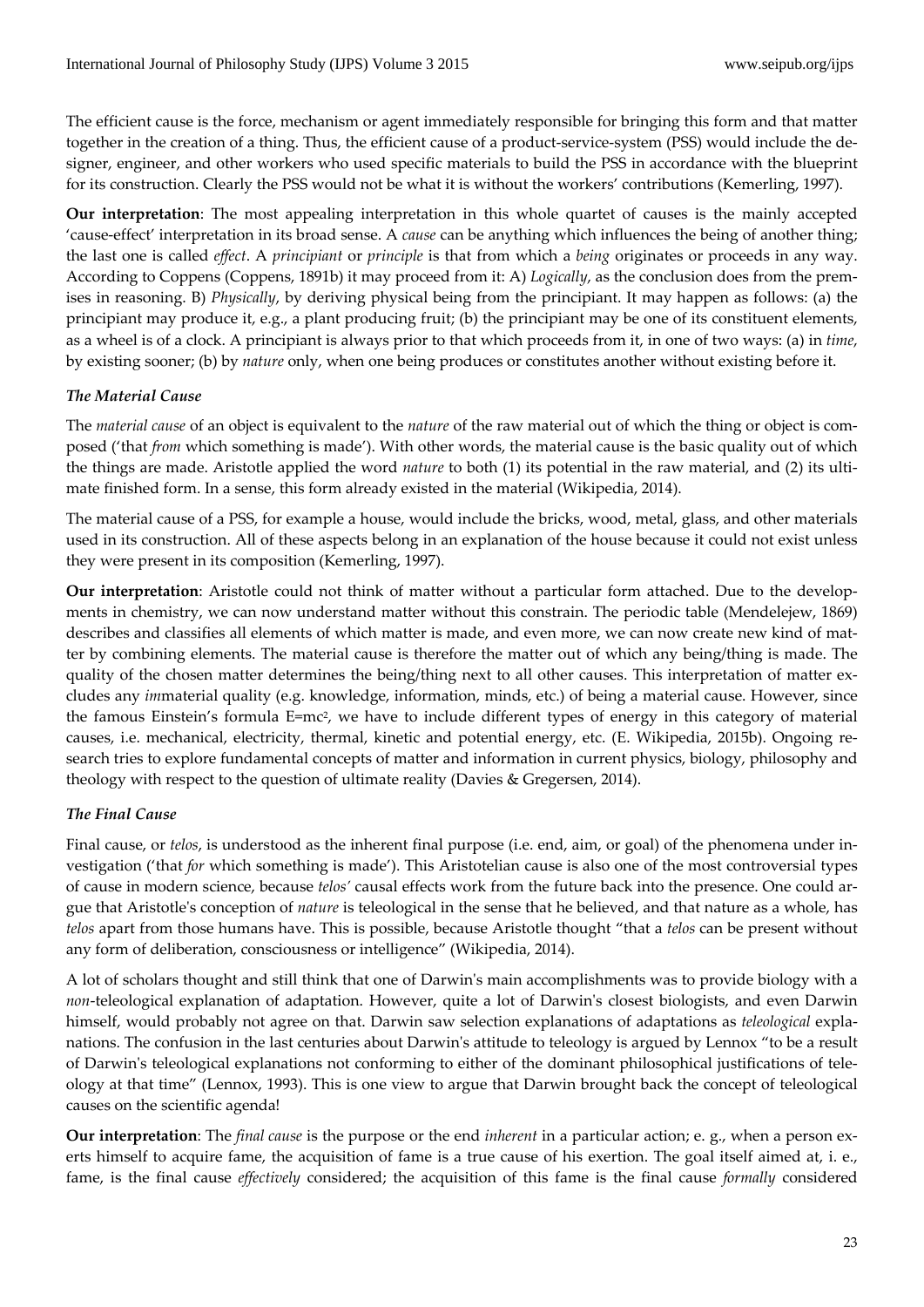(Coppens, 1891a). We could go even further, when "retroactive effects of a subjectʹs present mental effort on a pre‐ vious random event" can be observed and seen as a form of 'non‐causal' lawfulness (Schmidt, 1993).

#### *The Formal Cause*

*Formal cause* [eidos] is a term describing the form or pattern that makes *matter* into a particular type of thing, which we recognize as *being* of that particular type ('that *into* which something is made'). This particular cause is Aristotle's continuation of Platon's world of ideas because Aristotle had to distinguish this form from the form given in the material cause (Wikipedia, 2014). The formal cause is the pattern or essence in conformity with which these materials are assembled. Thus, the formal cause of our exemplary product would be the sort of thing that is represent‐ ed on a blueprint of its design. This is also part of the explanation of the PSS, since its materials would be only a pile of plastic, etc. if they were not put together in this particular way (Kemerling, 1997).

**Our interpretation**: After we separated matter and form, we can now say that the form *is* the formal cause, which specifies the matter to become a particular being/thing. A form exists in two ways: (1) *Substantial* if the form makes the very nature of the being and cannot be removed without changing the nature of this being; (2) *Accidental*, if the form can be removed or changed without affecting the nature of the being (Coppens, 1891a). If we design a table, there are substantial form aspects and accidental form aspects; if we take the substantial aspects (often called 'function') away, the table will not be a table anymore. If we take the accidental aspects away (often called 'style') the table still functions as a table but with changed appearance. The substantial form of a PSS is also called the essence.

#### *Discussion and Conclusion*

As we have argued, the four different concepts of causation have their adequate places in the foundation for design of interactive products and systems. Although the original interpretations from Aristotle are not directly applicable any more, the clear distinction of those concepts is still valid and useful. Buchanan introduced as an external view the four elements of a product: (1) manner, (2) materials, (3) function, and (4) form (Buchanan, 2001). He motivates these four elements because "the new perspective on products deepens our concern for, and understanding of, the nature of form" by arguing that 'form' should not be understood from an external view but from an internal view: "form as a synthesis of what is useful, usable, and desirable." Now, form becomes dynamic and contextualized (Rauterberg, Salem, & Mortel van de, 2005). Hence, interaction design is a dynamic form giving in a particular con‐ text of use! Designing the dynamic form is not only in three spatial dimensions but also has to include the fourth dimension 'time'. "Time is clearly one of the most important features of the new understanding of products" (Buchanan, 2001). Some of the remaining questions are: how can we capture and describe those dynamic forms; how can we 'sketch' our ideas if they are dynamic and fluid; and finally how can we design for these complex, volatile and transitory new dynamic forms? (Feijs, 2006).

To introduce and discuss causation which makes only sense if there is something to be caused! From the very be‐ ginning, any kind of philosophy tried to address this ontological question and several answers were provided. On‐ tology is the branch of metaphysics that studies the nature of existence or being as such. But how do we know what exists? This first person perspective to reality is of utmost importance not only for philosophers and physicists but also for designers and their designs. Several decades ago, this particular aspect - the inherently intertwined‐ness of 'observer and observed', 'designer and artifact', 'human and technology' − was already discussed by Everett for the 'observer' in quantum mechanics (Everett, 1957) (see in particular the 'Copenhagen Interpreta‐ tion' of quantum mechanics (Bohr, 1928)), and by Bateson and Mead about the foundations of Norbert Wiener's cybernetics (Brand, Bateson, & Mead, 1976): Design from outside or from inside the 'box'? Bateson and Mead stated that every engineer and designer should design from *inside the box*! Now we are bounced back to our actual sit‐ uated-ness with all accompanying responsibilities and *no* escape at all from this. What does this grounded-ness mean to us?

Recent works in philosophy, linguistics, and cognitive psychology have argued that cognitive processes are 'embodied', i.e., grounded in our bodily experience with the environment (Wilson, 2002). In this view, the sensory and motor activities of the body are important determinants of human cognition, which in turn shape the structure and use of language (Lakoff & Johnson, 1999). This effect in general is called 'embodied cognition' (Wilson, 2002). Pfeifer and Bongard (2006) could show that thought is tightly constrained by the body, and at the same time enabled by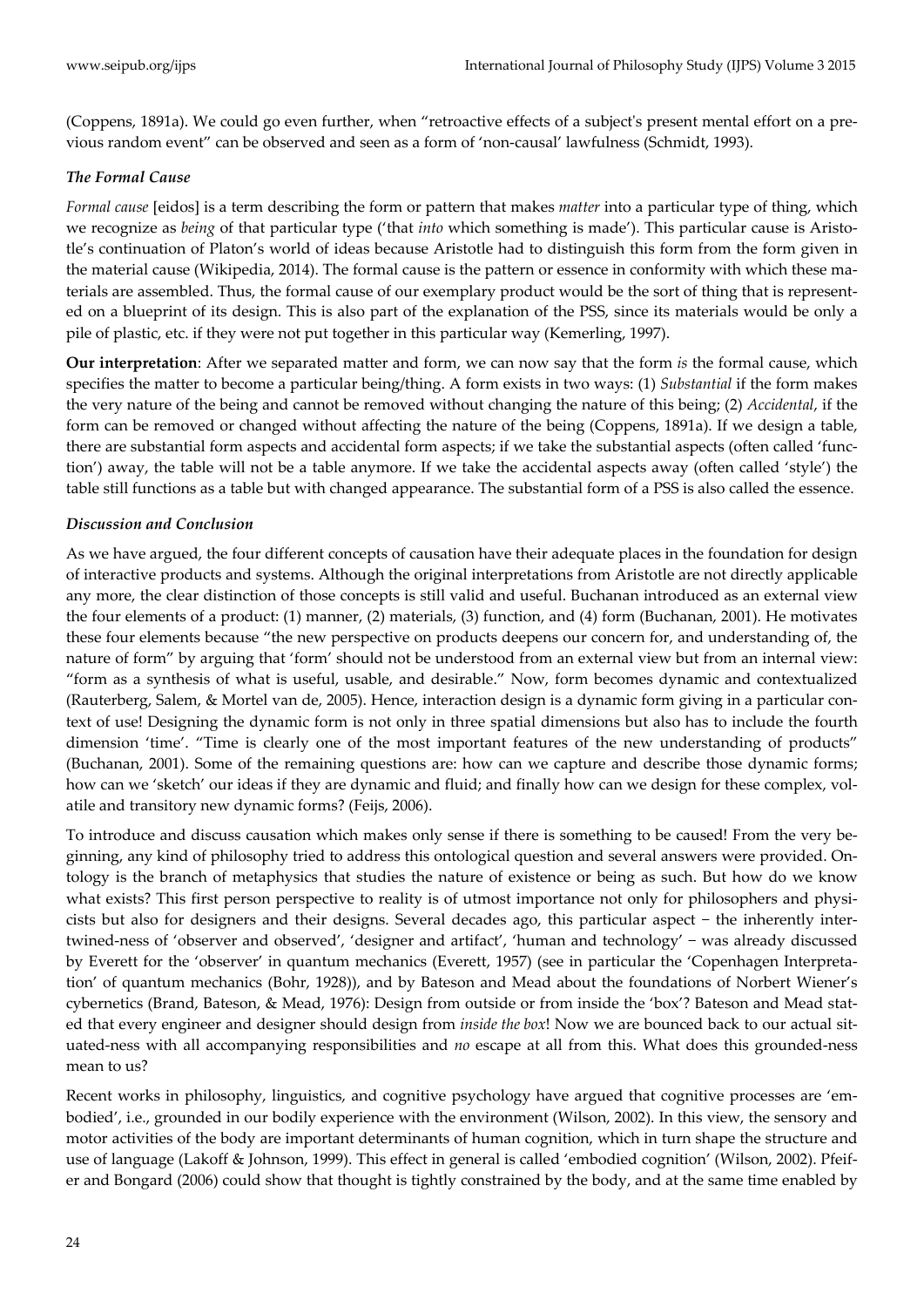this body. We are thrown into this world and directly connected to our environment, through all our senses and metaphorical interpretation schemata. We cannot escape from this (even death might just be another, although rad‐ ical transformation of our relationships to our environment).

In the past, Jaspers and Heidegger expressed their concerns that technology alienates us from ourselves and from our environment. This concern is debated and vivid till today. But based on the works of Ihde, Latour and Borgmann, Peter‐Paul Verbeek presented a modern view how artifacts are reflecting our culture but at the same time shaping our existence and experience (Verbeek, 2010). We have to understand that artifacts are the results of certain creation and production processes which are by themselves culturally determined. These kinds of produc‐ tion processes can also be discussed under the umbrella of 'technology'. "We must understand that there are four major types of these 'technologies' with each a matrix of practical reason: (1) technologies of production, which permit us to produce, transform, or manipulate things; (2) technologies of sign systems, which permit us to use signs, meanings, symbols, or signification; (3) technologies of power, which determine the conduct of individuals and submit them to certain ends or domination, an objectivising of the subject; (4) technologies of the self, which permit individuals to effect by their own means or with the help of others, a certain number of operations on their own bodies and souls, thoughts, conduct, and way of being, so as to transform themselves in order to obtain a certain state of happiness, purity, wisdom, perfection, or immortality" (Foucault, 1988, p. 18). The most promising view on technology in general and artifacts in particular is that these artifacts are 'prosthesis' of our shortcomings as human beings. After our birth, we as human beings are the most unspecific species on earth in terms of skills and knowledge, we have to be educated for many years before becoming a productive and responsible member of society; on the other side, this enables us to be open-minded, inventive (i.e. because we have to), and at the end highly adaptive. Humans are extremely inventive to overcome all our shortcomings; the best phrasing is that we design permanently new types of *prosthesis'* to enrich our life (De Preester, 2011). Design in general, and technology in particular is in its essence 'prosthetic design' (Clark, 2005). All these kinds of 'prosthesis' enlarge the scope of our meaningful relationships to our environment (L. Thompson & Cupples, 2008).

"Humans do not see and act on the physical qualities of things, but on what they mean to them" (Krippendorff, 2006).

Accepting this view, we can conclude that technology is part of our 'curtain's fabric', our ways to relate to our world because it is a constituent component of this world. But why was it so difficult to understand this very important insight?

#### Implications for Design

In this section, we go into the consequences of the above section (the-four-Aristotelian-types-of-causation and about-causation-and-ontology) for design. We rephrase our findings in practical terms and illustrate them by examples from the field of design. We adopt the common definition of design *as the creation of a plan or convention for the construction of an object or a system* (Wikipedia, 2015a). This includes industrial design, architecture and interac‐ tion design. From the above section, we take the idea that objects and in a more general term product-servicesystems (PSS) have also a cause which lies in the future. From last section, we conclude that technology and design not only shape the world, but also shape the way we perceive the world. Moreover, we are *thrown into* this world in which we have to *act*. We shall argue that these ingredients constitute the basis for increasingly important tasks for designers: (1) raise awareness to the Final Cause of things and (2) give priority to Action.

In Interaction design, as a sub-discipline of contemporary Industrial Design, it means that the actions implied by an artifact are more important than the static properties of the artifact. Action is considered very important for the de‐ sign work itself. This is also why several scholars in design adopt more action-oriented definitions of design, such as the definition by Herbert Simon as

"the process by which we devise courses of action aimed at changing existing situation into preferred ones" (Simon, 1998),

which is also adopted by Ken Friedman who begins his paper by the statement that

"design involves solving problems, creating something new, or creating less desirable situations to preferred situations" *(Friedman, 2003).* 

Therefore, *Reflection on action* is becoming a central paradigm in the Interaction Design community (Schön, 1983).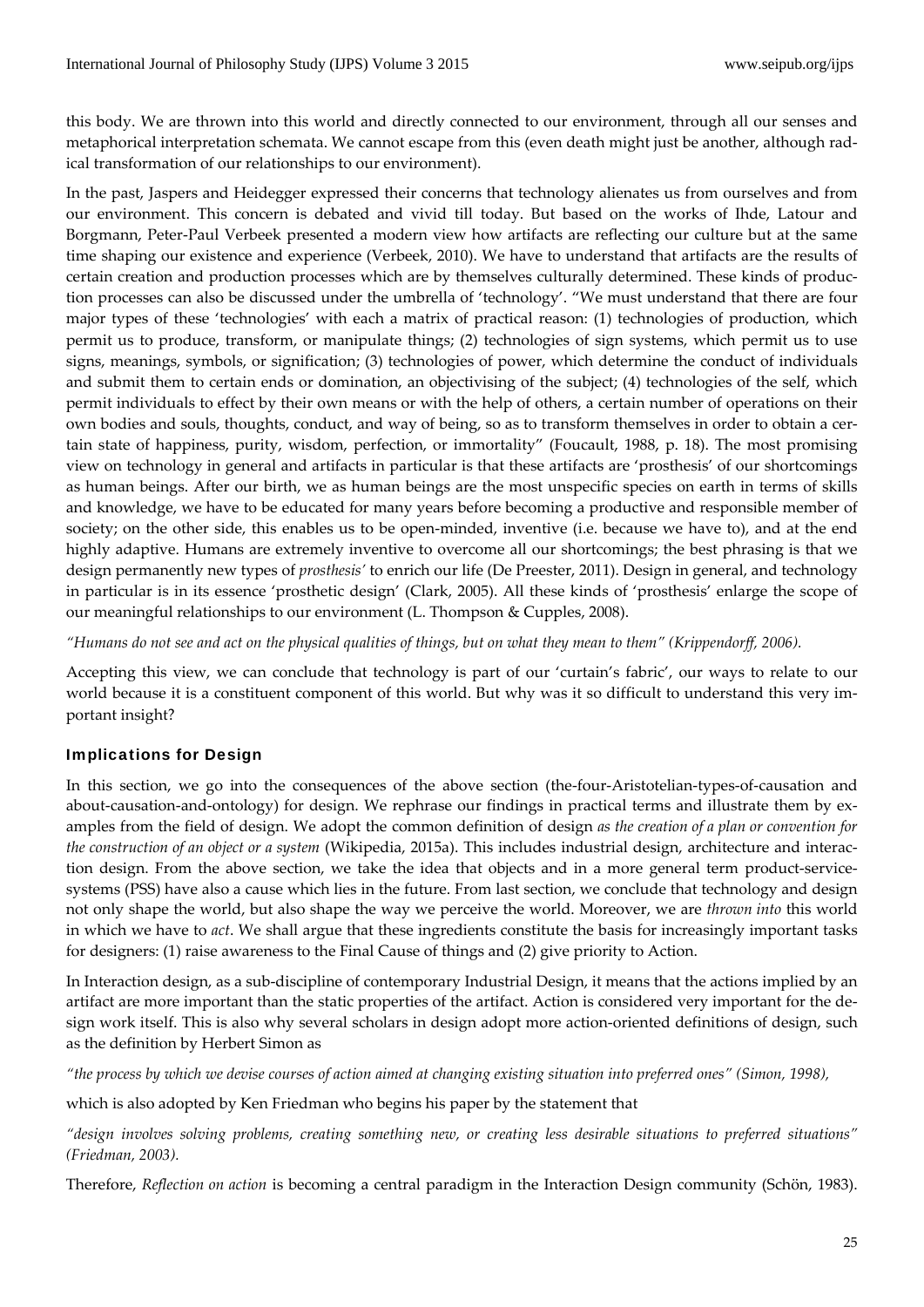We shall explain more about this in the section below. At a larger scale, it means that designers create visions of the future, raising awareness for the long term and global consequences of human actions and technological developments. We begin with the global perspective.

#### *Actions for Global Design*

First, we discuss the idea that any PSSs have also a cause which lies in the future. We are used to traditional causeand‐effect relationships in design, where the cause lies in the past (efficient cause) or in the present (material cause, formal cause). For example, we can describe a fluorescent lamp and say that the ultraviolet light causes a phosphor coating on the inside of the bulb to glow. The same can be done for undesired cause-and-effect relationships, like if we say about injection molding that the split of the mold into two halves can cause parting lines or flash lines, or when we describe a car engine and say that carbon deposits may cause internal engine knock. This is the kind of cause‐and‐effect relationships adequately described by the laws of physics.

If we say that the cause of a PSS lies in the future, we refer to situations where humans use objects, services and systems to achieve certain goals. Axes are made to chop trees and hammers are designed for people to hammer nails into wood. It is because we want to get nails into the wood, we will buy a hammer. That is why the hammer is designed in the first place. Chairs and tables caused the hammer, the nails, the glue, etc. to be created. It is the power of human imagination, seeing potential, serendipity and experience, and human cooperation, which make this kind of final causation possible.

When humans managed to make more sophisticated tools and eventually entire systems of tools during the industrial revolution, science and engineering were developed and cultivated to improve the efficiency of the tools, which is what brought us microscopes, telescopes, guns, steam engines, telephones, cars, factories, atomic bombs, radios, helicopters, televisions, satellites, power plants, computers and so on. In view of the great economic success of these development and in view of the great power obtained by the communities having access to these tools, the positivist rational thinking of science and engineering has become the dominant paradigm for thinking about the artifacts in our lives and about their design. This is the paradigm which deals with the efficient cause, the material cause, and the formal cause. But amidst these successes, we almost forget that there is no absolute third‐person perspective truth, only a sophisticated technology-mediated lens to see the world. And we almost forget that it is human desire and human imagination that set the direction of the future that causes new things to come into existence.

For several centuries we could live with the impression that there is a big uncharted, unexplored territory to be discovered and that these "objective" discoveries could be exploited for human fruit and benefit. This was most clear in the sense of explorers such as Christopher Columbus, Marco Polo, Vasco Da Gama, David Livingstone, Henry Morton Stanley, and many more, but by now the whole world surface has been charted. There are still things to be discovered deep inside the earth and in the ocean, in chemistry, in physics and biology but the simple growth model is gradually reaching its limits. It is not just that there is no more uncharted territory, but natural resources turn out limited, and pollution has to be taken into account as well. One clear signal of this understanding was the first report to the Club of Rome in 1972, which includes as one of the conclusions that

"if the present growth trends in world population, industrialization, pollution, food production, and resource depletion continue unchanged, the limits to growth on this planet will be reached sometime within the next one hundred years." (Meadows, *Meadows, Randers, & Behrens, 1972).*

There is a task here for designers: both to visualize possible futures with the effect of raising awareness and stimulating debate, *and* to design objects and systems that are caused (in the sense of Final Cause) by a strong and bene‐ ficial vision of the future (e.g. striving for sustainability). A good example of such a designer was Richard Buck‐ minster Fuller (1895‐1983). In his book *Operating Manual For Spaceship Earth* in 1969, he emphasizes that the earth is one limited and connected place, a kind of mechanical vehicle which has to be sustainable in itself. For example he writes: "The fossil fuel deposits of our Spaceship Earth correspond to our automobile's storage battery which must be conserved to turn over our main engine's self-starter. Thereafter, our 'main engine,' the life regenerating processes, must operate exclusively on our vast daily energy income from the powers of wind, tide, water, and the di‐ rect Sun radiation energy."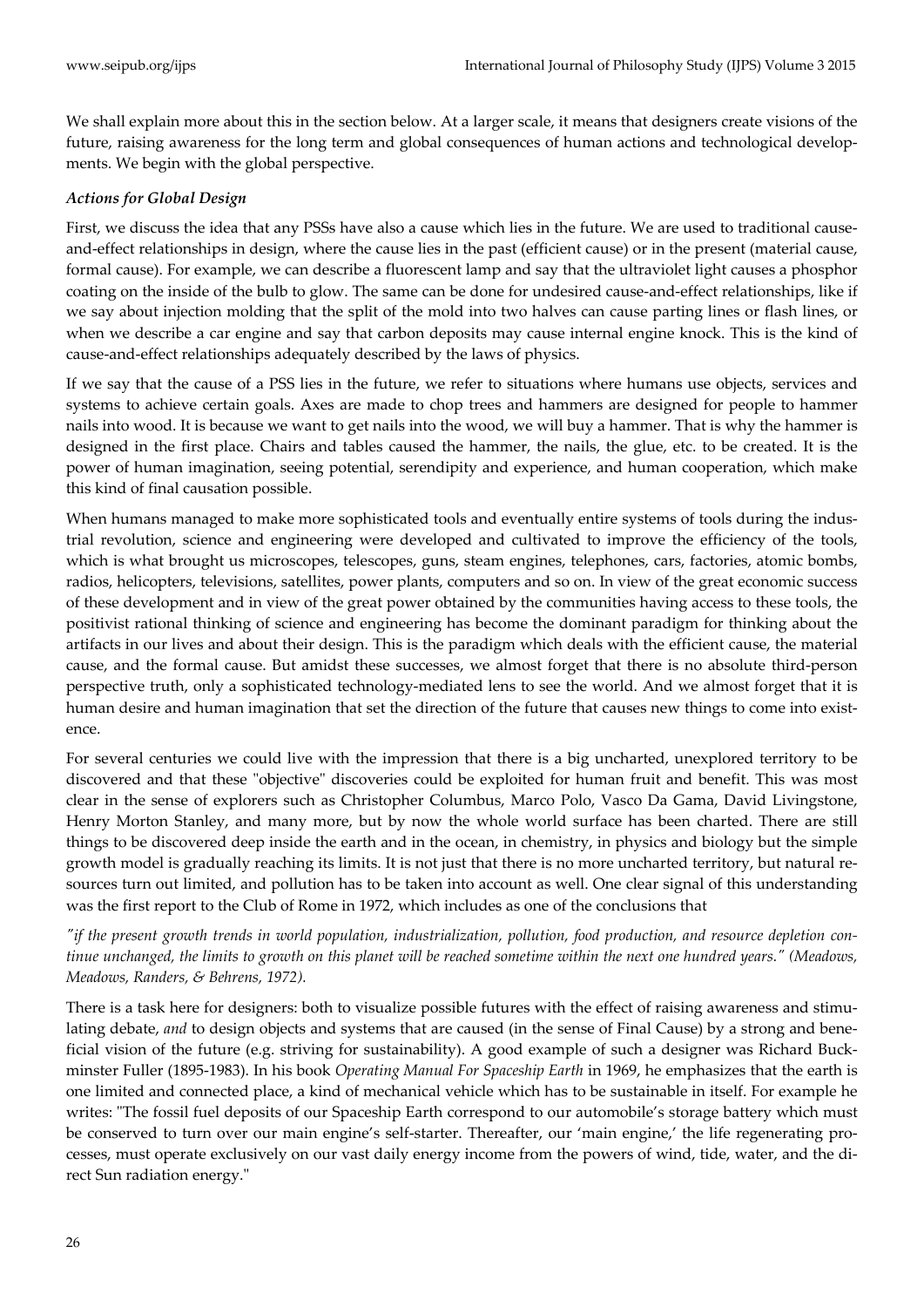

FIG. 2: DYMAXION AIR‐OCEAN WORLD MAP 1954 FINAL VERSION FOR AN ICOSAHEDRON, WITH FOLDING LINES. [FREE DOWNLOAD FROM HTTP://COMMONS.WIKIMEDIA.ORG/WIKI/ FILE:FULLER\_PROJECTION\_ROTATED.SVG]

In the decades before that he had already created several inventions which he considered them part of a more general project to improve humanity's living conditions. He called several of them Dymaxion (dynamic + maximum + tension). The Dymaxion house was meant to be mass-produced, affordable, easily transportable and environmentally efficient. The Dymaxion car was designed in 1933 with light-weight materials, based on aerodynamic principles, and aiming at fuel‐efficiency. His Dymaxion map (1943) and later his Airocean World Map (1954) considering the inevitable breaking lines of the map are put into the oceans (see Figure 2), so the map highlights the connectivity of the continents, highlighting is earlier "one-town world" view. The wish for, and the vision of a more sustainable world in which cars and houses are energy efficient is the main (final) cause for this car, this house, and this map. Buckminster Fuller had to study principles of geometry and invent new geometric principles in order to create this map.

It is also remarkable that the Dymaxion map was designed with the purpose of showing the connectedness of the world, in other words that it was a deliberately designed tool to present a certain vision. At the same time, the positivist language referring to "truth" is used in the patent description:

"It is an object of my invention to provide a sectional map of the world, or of a portion of its surface, which is so constructed that its parts can be assembled to give a truer over-all picture of areas, boundaries, directions and distances than is possible *with any type of plane surface map heretofore known." (Buckminster Fuller, 1946).*

Also note that Buckminster Fuller did not only write about his vision of the world and its future, as an active de‐ signer he took action by designing objects and systems and have made them realized, even if his actions were only steps in the right direction.

Now we discuss a second example of a designer who presented visions of possible futures and who also used his talent as a designer and as a leader of design teams to take actions towards such future: Stefano Marzano. In his own words:

"But it is not technology that determines human destiny, but rather people themselves, in how they decides to use this technology. The future does not just happen by itself. It can be influenced by those who are prepared to shoulder the responsibility of *making decisions today. Inaction is also action." (Marzano, 1992).*

In these sentences the reader recognizes the thrownness and the primacy of action. Marzano always had the presentation of visions accompanied by actions of his design team, also used as a tool for innovation inside the company he worked for (mostly Philips). The results of the actions were published in booklets such as *Flying over Las Vegas* (Marzano, 1992), *La Casa Prossima Futura* (Marzano, 1999), *New Nomads* (Marzano, Green, Van Heerden, & Mama, 2001), *Seeds for Growth* (Marzano, 2008), and *A vision on healthcare in 2050* (Marzano, 2009). Each of these speeches, reports or booklets contains a collection of envisioned or even worked-out design proposals, most of which are not ready for production yet, but some of which would give rise to more practical products later, which *did* get realized. He clearly stated: "The future is made by those who take responsibility for it today" (1992).

#### *Actions for Interaction Design*

In interaction design, the concept of affordance has got a central position. Instead of considering the meaning of an object to be given by a semiotic code, the meaning of an object is more and more often defined as the action possibilities afforded by the object (see Figure 3). The basis for this has been laid by the ecological perception of Gibson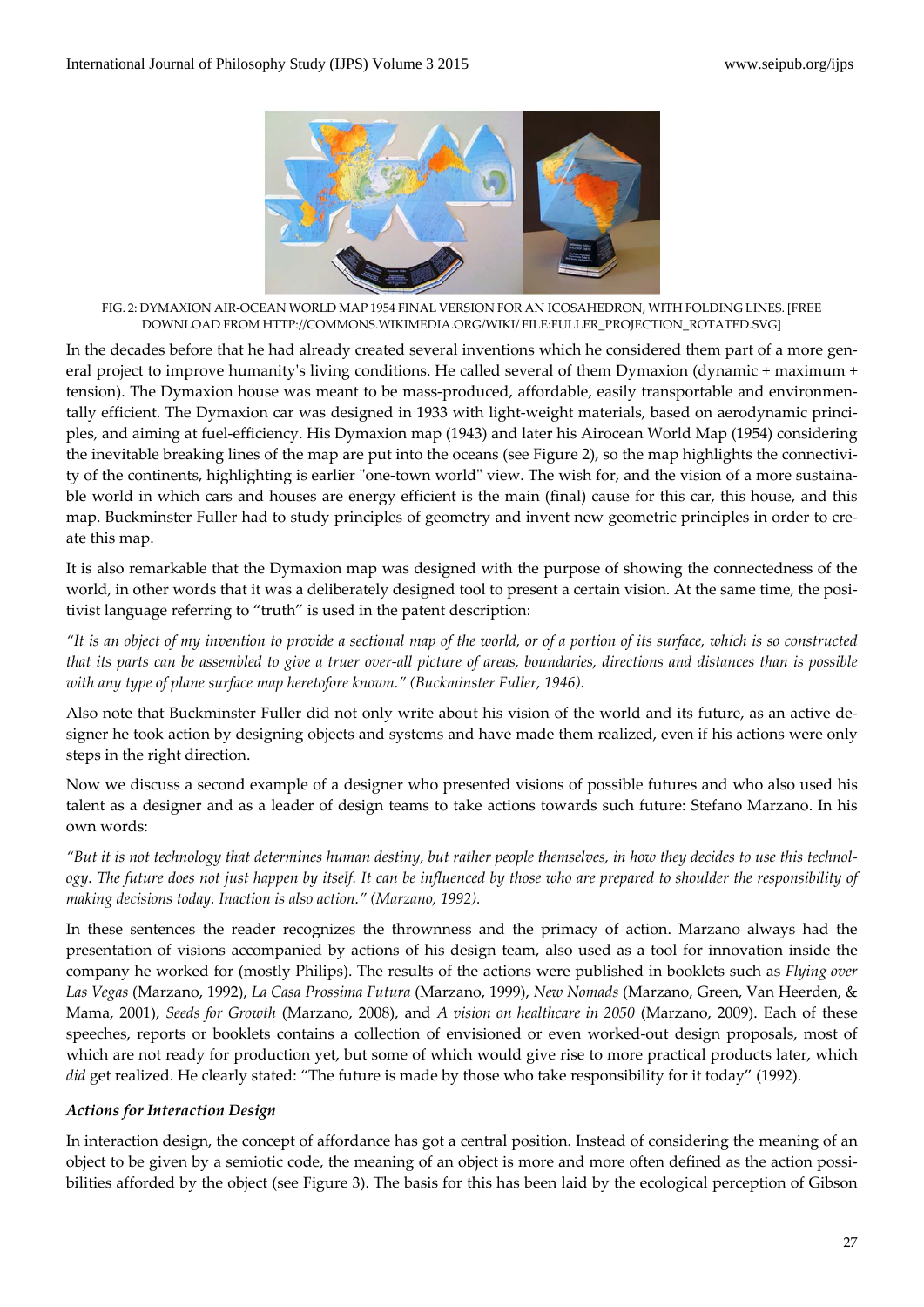and the philosophy of Merleau‐Ponty. It has been picked‐up and put to use in design by Norman (1996), Hummels, Smets, Overbeeke (1998) and others. And with the shift from static aspects of meaning to dynamic aspects of meaning comes a shift from static aesthetics to dynamic aesthetics.



FIG. 3: MUJI JAPANESE TABLEWARE / TEA SET, MUG BY MASAHIRO MORI (2004): THE HANDLES PROVIDE AN AFFORDANCE FOR INDIVIDUALS WITH HANDS. (FREE DOWNLOAD FROM HTTP://COMMONS.WIKIMEDIA.ORG/WIKI/FILE:2004\_MUJIWANOSYOKKI‐ TEASETMUG\_MASAHIRO‐MORI.JPG)

The beauty or ugliness of a design proposition appears during the interaction with it: fun and playfulness are getting more and more attention (Blythe, Overbeeke, Monk, & Wright, 2004). A good example is the alarm clock designed by Stephan Wensveen, which offers multiple degrees of freedom so that the user can also choose between different interaction styles and can add his/her own aesthetic qualities to the interaction as such (Wensveen & Overbeeke, 2004).



FIG. 4: A TEACHER IN ACTION DURING A DESIGN COURSE AT IDI IN ZHEJIANG UNIVERSITY IN HANGZHOU, CHINA. (PHOTO FROM ZHEZIANG HTTP://WWW.IDI.ZJU.EDU.CN/BLOG/2011/11)

The idea of giving priority to action also applies to the designers themselves. It is something in which design differs from many other disciplines, where the mainstream development of the past decades was to put more and more knowledge into the language of the computer. As Lyotard wrote:

"We can predict that anything in the constituted body of knowledge that is not translatable in this way will be abandoned and that the direction of new research will be dictated by the possibility of its eventual results being translatable into computer lan*guage" (Lyotard, 1984).* 

There is a movement in design which rejects this idea since it would weaken not only the aesthetic and multisensorial sensitivity of the designers, it would also weaken their readiness for action. A good example of this arises in designing for rich interaction (Frens, 2006), where both low-fidelity and high-fidelity prototypes are made to explore the aesthetic qualities of the interaction. In particular the card‐board models are hand‐made and the fact that the designer makes them, touches them and plays with them in his or her own hands adds to the designer's under‐ standing of the affordances and the aesthetic qualities. In (Frens, 2006) Frens offers a framework for exploration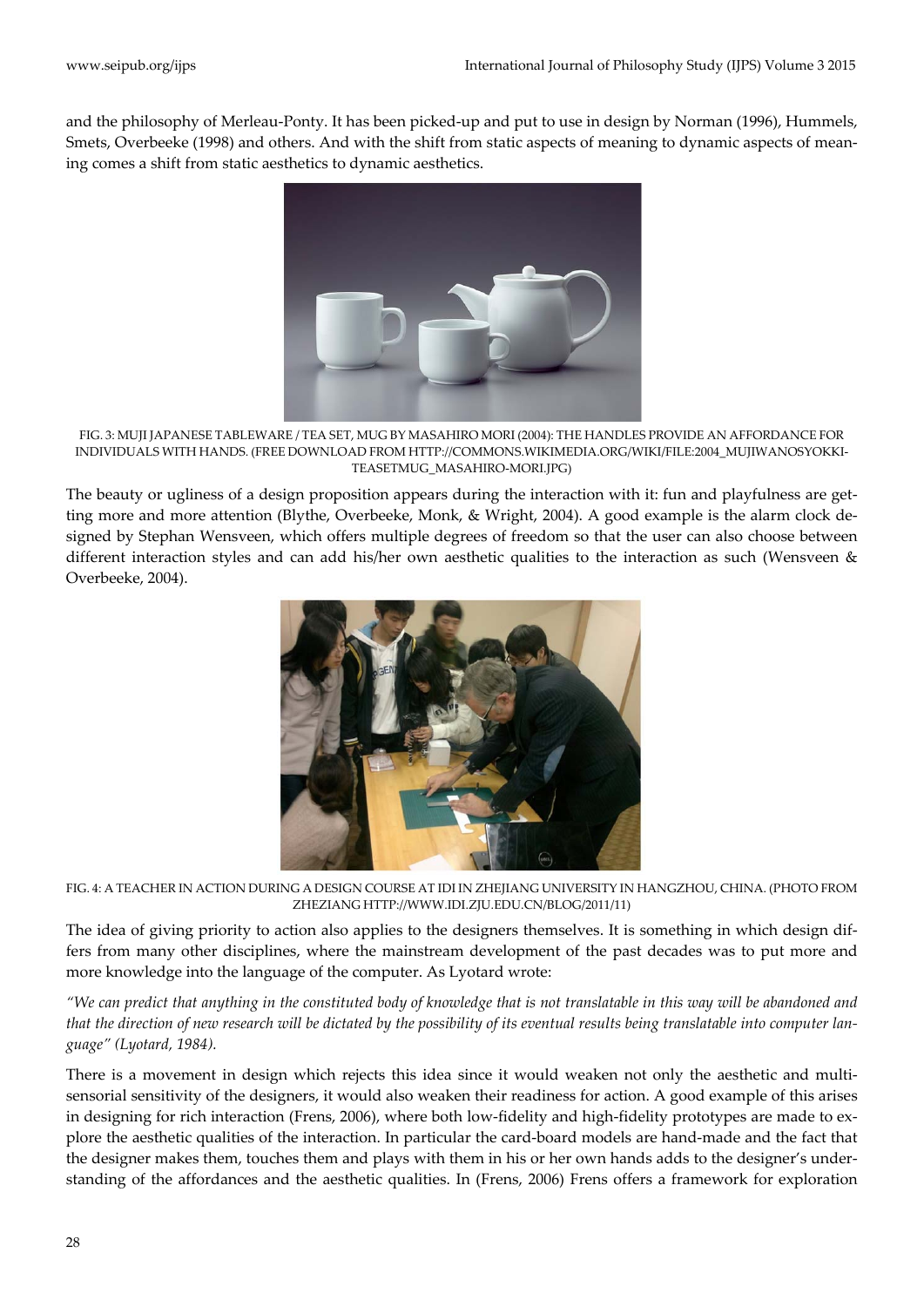which can be used to design for rich interaction. The late Kees Overbeeke formulates it very clear in (Ross, 2008) when he describes the choice for the name of his group "Designing quality in interaction" as follows: "We thought for quite a while and finally chose this title because of the focus on aspects such as intuition and the quality aspects of the designing itself. It's about the actual, physical part of the design." This puts extra demands on the studios and education schools and departments where Interaction design is done. In an internal advisory report of the Department of Industrial Design at TU/e, one of the recommendations was:

"Making for exploration' asks for accessibility, even leading to the conclusion that for productive design work the workspace should coincide with the making space. It asks for a change in mindset, as students and staff should realize that we are not designing in our minds at our workplace only to implement those ideas in a different location. Instead we are designing with our hands as well as our minds and that should be in the comfort of our design studio." (Feijs et al., 2013).

It also means that teachers should not assume that classical lecturing conveys the right attitude or skills. We believe that the teacher should also show his willingness to use his own hands, engage in actions instead of conveying words only. In Figure 4 we see students and teachers in action during a course on Integrating Technology for Intelligent Products, Systems and Services at the International Design Institute (IDI) in Zhezjiang in 2011. Rather than just teaching knowledge, the teachers of the Industrial Design department of TU/e feel it is often better to convey knowledge, skills and attitude together. The question is not whether the teacher is very good in cardboard modeling; the point is that he *does* cardboard modeling.



FIG. 5: WORKSHOPS ON INTERACTIVE PATINA OF CULTURE ORGANIZED BY TU/E DESIS LAB IN TAICAN, JIANGSU PROVINCE IN NOVEMBER 2014. CHINA. (PHOTO FROM JUN HU'S FACEBOOK PAGE)

Closely related are the workshops on Interactive Patina of Culture (IPoC) organized by DESIS Lab of Technische Universiteit Eindhoven (TU/e), such as those IPoC workshops by Jun Hu, Mathias Funk and Yu Zhang done in Taican, Jiangsu Province in 2014 and 2015. In Figure 5 an impression is given of the workshop in 2014. We see a combination of screen‐based interactive art, projection mapping and scale models of interactive objects being made in a variety of materials such as cardboard and Arduino. For an excellent tutorial on the basics of cardboard model‐ ing, we refer to Frens' site (Frens, 2012) and for more background information on the IPoC we refer to (Frens et al., 2013) and (Hu, Frens, Funk, Wang, & Zhang, 2014). We mention these workshops because they show how it is possible to translate the philosophical notion of action into practice. In our view, it is not only possible, but it is mandatory. The notion of action appears in several ways which reinforce each other:

 The workshops are not about conveying knowledge but learning happens in a setting where all participants perform all kinds of actions and learn by doing. Development is done in cycles of action and reflection.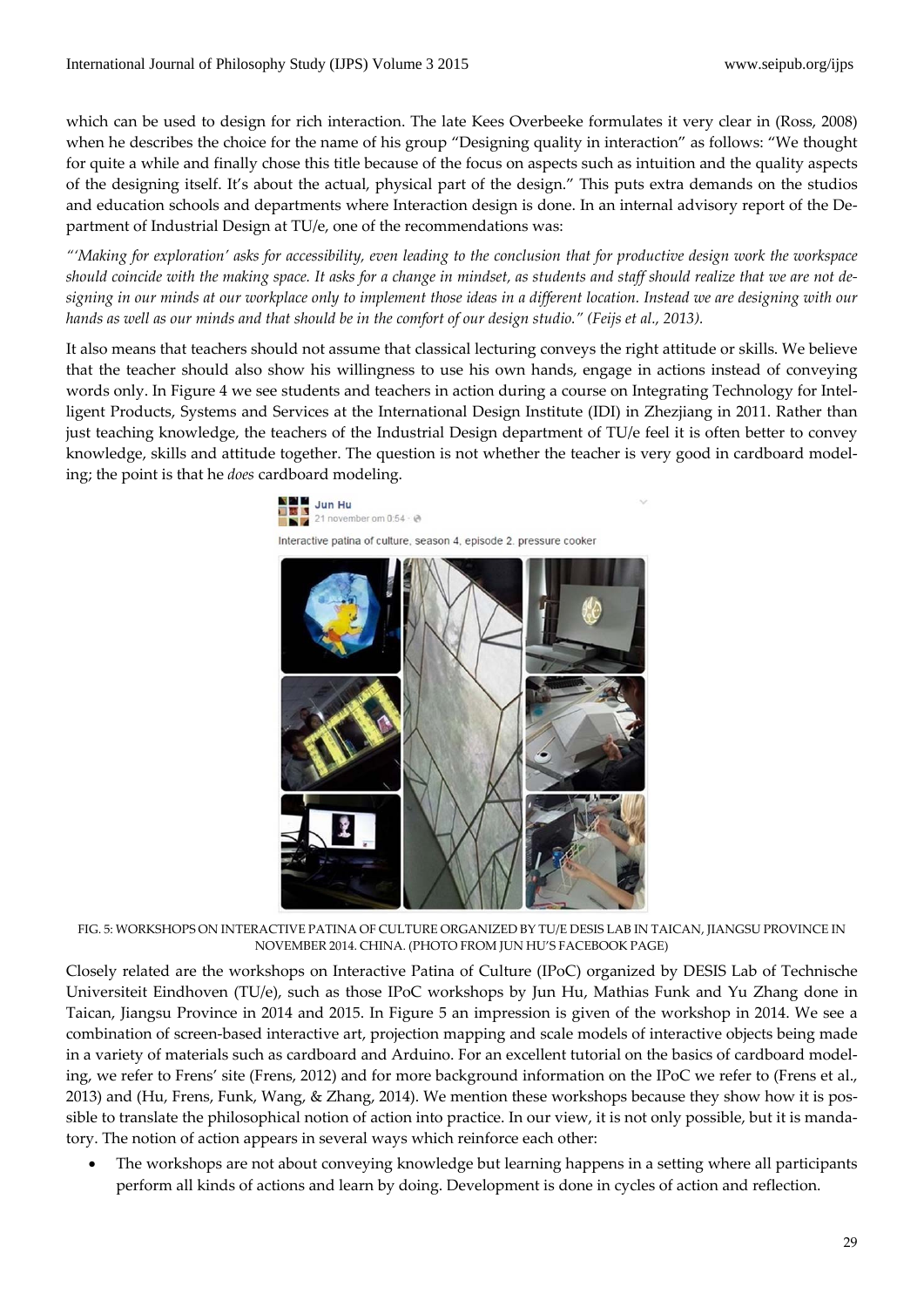The products, systems, or artworks under construction are not just designed with mental and visual tools, but also by acting out with the whole body, making scale models, experiencing the prototypes, and so on. In this way, the Cartesian separation between *mind* and *body* is less likely to create an unintended bias. The bodily knowledge is used in an early phase and in a direct way (not only reading a book about the af‐ fordances for the human hand, but just using one's own hands).

Of course this way of thinking and acting is not easy to accommodate in present-day knowledge institutes (i.e. most higher educational programs). A studio would be easier to manage if all designers just need a computer and the design work would be easier to evaluate if all data are in text and database formats. But we believe it is worthwhile to give priority to action in the real world.

#### General Conclusions

How can we now utilize on these insights based on phenomenology and alternative hermeneutic view in contrast to Cartesian science? Can we learn something useful for design? Yes, we can! Over the last decades, Overbeeke and Hummels have advocated the following design premises ((2010), p. 2):

"1. Design is about our lives, about our being-in-the-world. Fundamental to this is the sensing of the world as an interactive activity in which experiencing the world is primary to any thinking. Therefore, it is necessary to take a scientific and a philosophical stance. As the basis for our stance, we have chosen Gibson's (1986) theory of perception and Merleau-Ponty's (2002) view on phenomenology. Both of them claim that the world is inherently meaningful on a sensing or experiential level. Intuition and common sense should therefore be high on the agenda. They should be exploited to the maximum. As Voltaire said: 'Le *sens commun n'est pas si commun.' Common sense is not so common.*

2. Reflection comes second: and it is always a reflection on action. A design theory consequently must be a theory of action and the embodied in the first place, and a theory of meaning in the second, not the other way round. Reflection on action is the *source of knowledge.*

3. Interaction Design nowadays is about interaction with intelligence, i.e., an interaction with the ungraspable. The ungraspable—and here we are talking mainly about the ungraspable quality of many innovations in electronics —has to be made graspable again. Our bodies are mechanical: all interaction is essentially mechanical, or tangible. We have few other ways to interact *with the world. Therefore embodiment is essential.*

4. Beauty, and thus beauty in interaction, is an experiential and social given. It is not just a quality of an object. It is the way an object speaks to us, calls us, affords us, puts us into contact with others, is meaningful to us, shares its inner horizon with *us. Thus considered, beauty emanates from our unity with the world. It is pre‐reflective."*

By taking this clear stance, Overbeeke and Hummels expected to combine the rational with the experiential, to reconcile *thinking* (rationality) with *feeling* (intuition). This might not be the only approach (see also (Varela, 1996)), but they and we too believe it is *one* successful way to advance *Interaction Design* towards a truly transformative level, a level that can lead to useful and sustainable innovations and can enable and guarantee our lives worth living.

We tried to resolve the old problem of direct access to nature versus access only through a conceptual layer (representational layer, resp.) by providing two main arguments: (1.) humans are social creatures and have to communicate with each other; this communication can only be done through a conceptual layer; (2.) this conceptual layer is our only way to capture our environment, and this can only be done through a first person perspective.

The most important consequence is that a third person view does not exist: the God's eye view is impossible for humans! (Bauer, 2007) Even more, design is an exceptionally suited discipline to take the lead guiding science into the future where science sets people really free by overcoming established dogmas (Sheldrake, 2012), as any good science did in the past (Beauregard et al., 2014). In a nutshell, we *cannot* jump out of the loop of our 'thrown‐ness' into this world! Therefore we have to subscribe to *conscious design*: being aware and acting responsible!

#### ACKNOWLEDGEMENTS

We are very grateful to several people, who influenced our thinking through our personal encounter with them (in alphabetic order): Kees Dorst, Joep Frens, Mathias Funk, Jun Hu, Caroline Hummels, Stefano Marzano, Ryohei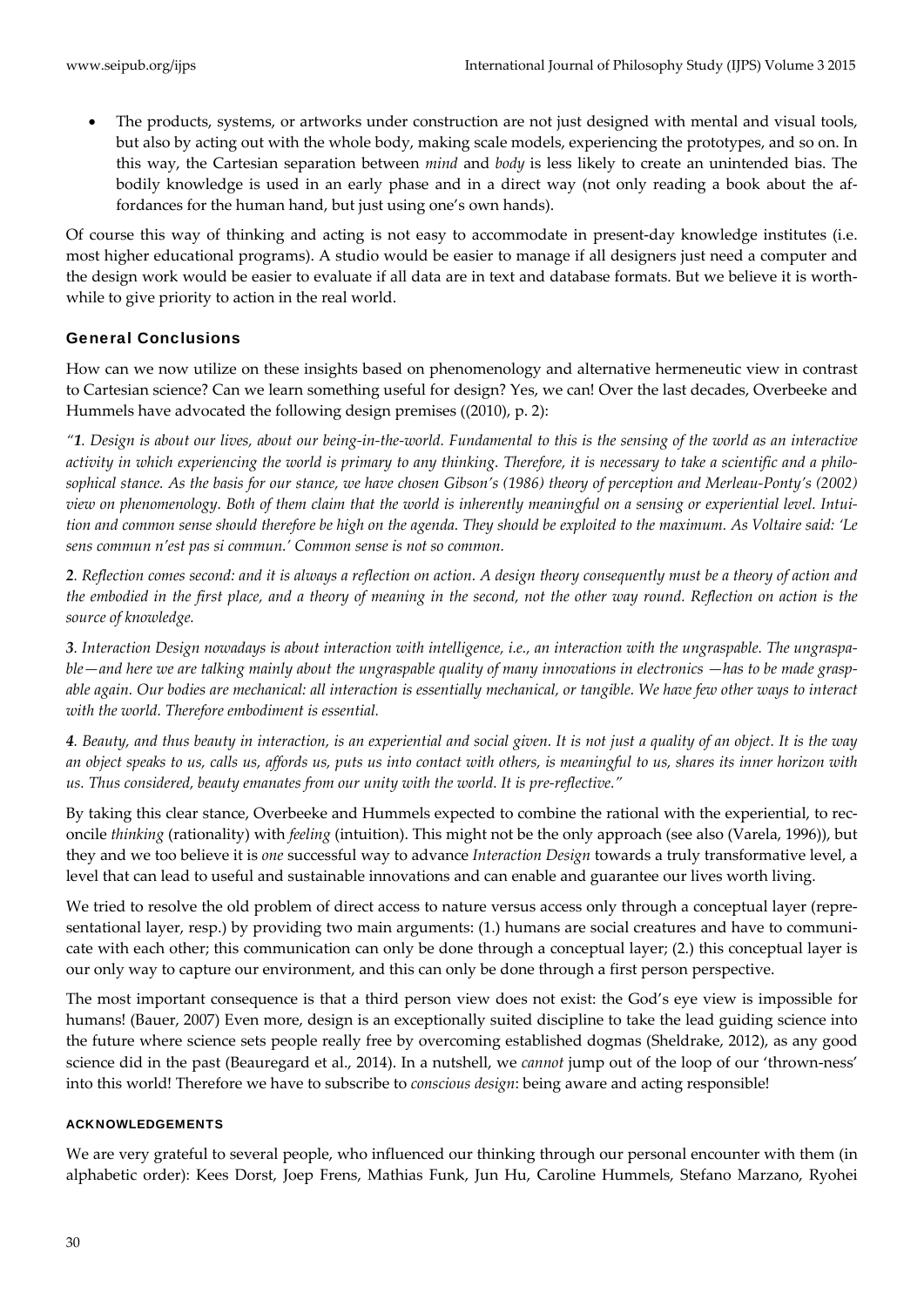Nakatsu, Kees Overbeeke, Naoko Tosa, Stephan Wensveen, and Yu Zhang.

#### REFERENCES

- [1] Aristotle. (2008 (first 350 BC)). *Physics*. Oxford: Oxford University Press
- [2] Bacon, F. (2000 (first 1620)). *Francis Bacon: The new organon*. Cambridge: Cambridge University Press.
- [3] Bauer, H. H. (1987). What do we mean by "scientific?". *Journal of Scientific Exploration*, 1(2), 119-127.
- [4] Bauer, H. H. (2007). Science: Past, present, and future. *Journal of Scientific Exploration, 21*(1), 141‐155.
- [5] Beauregard, M., Schwartz, G. E., Miller, L., Dossey, L., Moreira-Almeida, A., Schlitz, M., et al. (2014). Manifesto for a postmaterialist science. *EXPLORE: The Journal of Science and Healing, (in press)*.
- [6] Bernstein, R. J. (1983). *Beyond objectivism and relativism: Science, hermeneutics, and praxis*. Philadelphia: Univ. of Pennsylvania Press.
- [7] Blythe, M. A., Overbeeke, K., Monk, A. F., & Wright, P. C. (2004). *Funology: From usability to enjoyment* (Vol. 3). Berlin Heidelberg NewYork: Springer Science & Business Media.
- [8] Bohr, N. (1928). The quantum postulate and the recent development in atomic theory. *Nature, 121*(supplement), 580‐590.
- [9] Brand, S., Bateson, G., & Mead, M. (1976). For God's sake, Margaret. *CoEvolutionary Quarterly*(10), 32‐44.
- [10] Buchanan, R. (2001). Design research and the new learning. *Design Issues, 17*(4), 3‐23.
- [11] Buckminster Fuller, R. (1946). Cartography.
- [12] Clark, A. (2005). Intrinsic content, active memory and the extended mind. *Analysis, 65*(1), 1‐11.
- [13] Copan, P., & Craig, W. L. (2004). *Creation out of nothing: A biblical, philosophical, and scientific exploration*: Baker Publishing Group.
- [14] Coppens, C. (1891a). *A brief text‐book of logic and mental philosohy*. New York: Schwartz, Kirwin & Fauss.
- [15] Coppens, C. (1891b). *A brief text‐book of logic and mental philosophy*. New York: Schwartz, Kirwin & Fauss.
- [16] Crane, T., & Patterson, S. (Eds.). (2012). *History of the mind‐body problem*. Oxford: Taylor & Francis.
- [17] Davies, P., & Gregersen, N. H. (2014). *Information and the nature of reality: From physics to metaphysics*. Cambridge: Cambridge University Press.
- [18] De Preester, H. (2011). Technology and the body: The (im)possibilities of re‐embodiment. *Foundations of Science, 16*(2‐3), 119‐137.
- [19] Dorst, K. (2011). The core of 'design thinking' and its application. *Design Studies, 32*(6), 521‐532.
- [20] Everett, H. (1957). ʹRelative stateʹ formulation of quantum mechanics. *Reviews of Modern Physics, 29*(3), 454‐462.
- [21] Feijs, L. (2006). In search of a golden ratio for the aesthetics of movement. In L. Feijs, S. Kyffin & B. Young (Eds.), *Design and Semantics of Form and Movement ‐ DeSForM* (pp. 34‐41). Eindhoven: Koninklijke Philips Electronics N.V.
- [22] Feijs, L., Van den Boomen, G., Frens, J., Martens, J.‐B., Megens, C., & Rouvroye, J. (2013). *Advice on Prototyping in TU/e ID*. Eindhoven.
- [23] Foucault, M. (1988). Technologies of the self. In L. H. Martin, H. Gutman & P. H. Hutton (Eds.), *Technologies of the self: A seminar with Michel Foucault* (pp. 16‐49). London: Tavistock.
- [24] Frens, J. (2006). *Designing for rich interaction: integrating form, interaction, and function.* Doctoral thesis, Eindhoven University of Technology.
- [25] Frens, J. (2012). Cardboard Modelling | tools to design with. acessed 2014, from http://www.cardboardmodeling.com/
- [26] Frens, J., Funk, M., Hu, J., Zhang, S., Kang, K., & Wang, F. (2013). *Exploring the Concept of Interactive Patina of Culture.* Paper presented at the 8th International Conference on Design and Semantics of Form and Movement (DeSForM 2013), Wuxi, China.
- [27] Friedman, K. (2003). Theory construction in design research: criteria: approaches and methods. *Design Studies, 24*, 507‐522.
- [28] Günther, G. (1954). Aristotelian and non‐Aristotelian logic. *Startling Stories, 30*(1), 102‐108.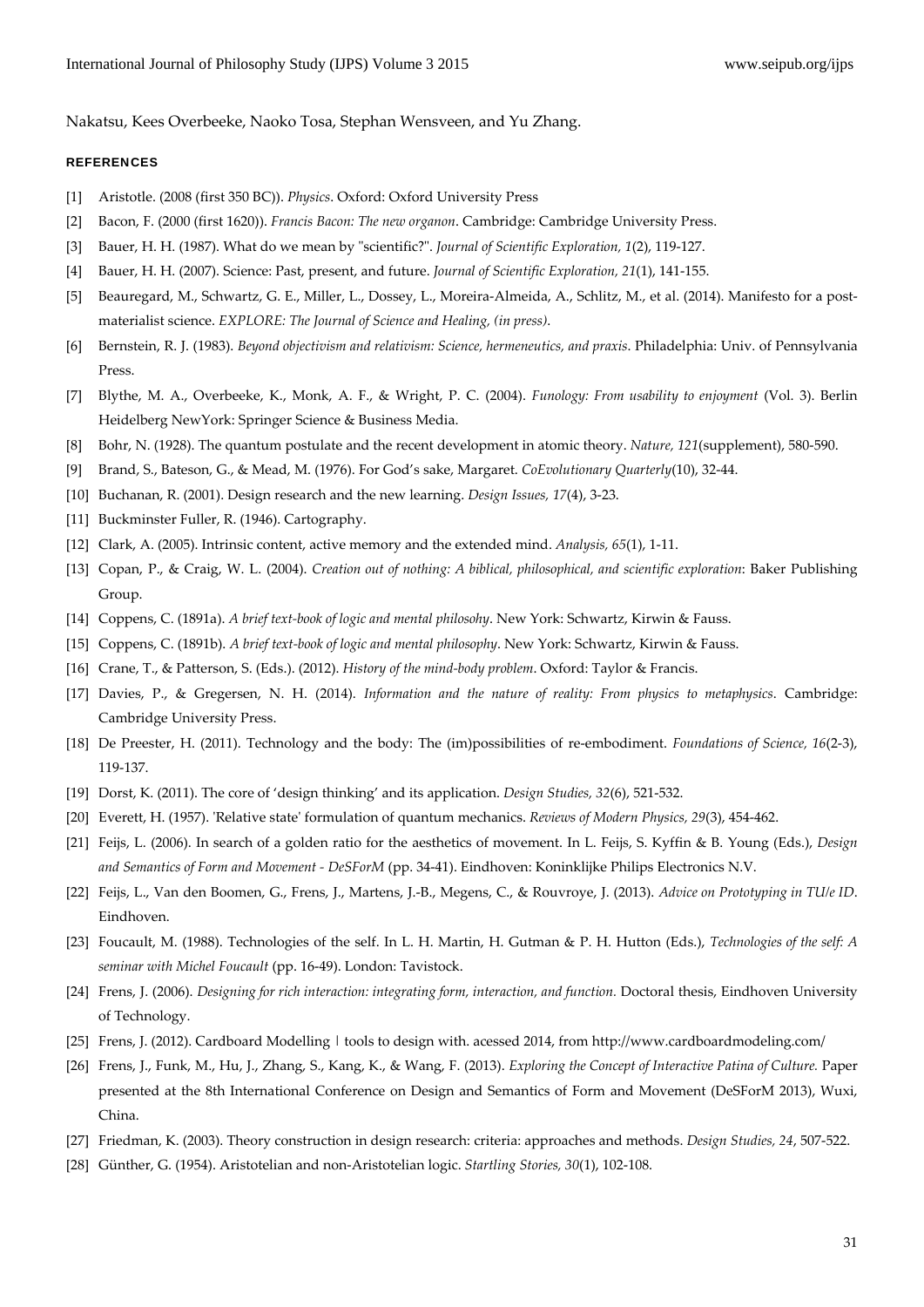- [29] Hocutt, M. (1974). Aristotle's four becauses. *Philosophy, 49*(190), 385‐399.
- [30] Hu, J., Frens, J., Funk, M., Wang, F., & Zhang, Y. (2014). *Design for Social Interaction in Public Spaces.* Paper presented at the Cross‐Cultural Design: 6th International Conference, CCD 2014, Held as Part of HCI International 2014, Heraklion, Crete, Greece, June 22‐27, 2014. Proceedings.
- [31] Hummels, C., & Overbeeke, K. (2010). Aesthetics of interaction (special issue editorial). *International Journal of Design, 4*(2), 1‐2.
- [32] Hummels, C., Smets, G., & Overbeeke, K. (1998). An intuitive two-handed gestural interface for computer supported product design. In I. Wachsmuth & M. Fröhlich (Eds.), *Gesture and Sign Language in Human‐Computer Interaction* (Lecture Notes in Computer Science Vol. 1371, pp. 197‐208): Springer Berlin Heidelberg.
- [33] Kant, I. (1855). *Critique of pure reason* (J. M. D. Meiklejohn, Trans.). Twickenham: Henry G. Bohn.
- [34] Kemerling, G. (1997, (last update12 November 2011)). Aristotle: Logical methods. Retrieved April 20, 2014, from http://www.philosophypages.com/hy/2n.htm
- [35] Krippendorff, K. (2006). *The semantic turn: A new foundation for design*. Boca Raton ‐ London ‐ New York: Taylor & Francis, CRC Press.
- [36] Lakoff, G., & Johnson, M. (1999). *Philosophy in the Flesh: The Embodied Mind and its Challenge to Western Thought*. New York: Basic Books.
- [37] Lennox, J. G. (1993). Darwin was a teleologist. *Biology and Philosophy, 8*(4), 409‐421.
- [38] Linde, A., Linde, D., & Mezhlumian, A. (1994). From the big bang theory to the theory of a stationary universe. *Physical Review D, 49*(4), 1783‐1826.
- [39] Lyotard, J.‐F. ( 1984). *The postmodern condition: A report on knowledge*. Minnesota: University of Minnesota Press.
- [40] Marzano, S. (1992). *Flying over Las Vegas*. Eindhoven: Koninklijke Philips Electronics NV.
- [41] Marzano, S. (1999). *La casa prossima futura*. Eindhoven: Koninklijke Philips Electronics NV.
- [42] Marzano, S. (2008). *Seeds for growth*. Eindhoven: Philips Design Solutions Inc.
- [43] Marzano, S. (2009). An orchid called Mary‐A vision on healthcare in 2050, *ICSID World Design Congress* (pp. 1‐9). Singapore: Philips Design Inc.
- [44] Marzano, S., Green, J., Van Heerden, C., & Mama, J. (2001). *New Nomads: An exploration of wearable electronics* Eindhoven: Koninklijke Philips Electronics NV.
- [45] Meadows, D. H., Meadows, D. L., Randers, J., & Behrens, W. W. I. (1972). *Limits to growth*. New York: Universe Books.
- [46] Mendelejew, D. (1869). Über die Beziehungen der Eigenschaften zu den Atomgewichten der Elemente. *Zeitschrift für Chemie, 12*, 405‐406.
- [47] Norman, D. (1996). Affordance, conventions, and design. *ACM magazine ‐ interactions*(3), 38‐42.
- [48] Pfeifer, R., & Bongard, J. (2006). *How the Body Shapes the Way We Think: A New View of Intelligence*. Boston: MIT Press.
- [49] Rauterberg, M. (2008). Hypercomputation, unconsciousness and entertainment technology. In P. Markopoulos, B. D. Ruyter, W. IJsselsteijn & R. Duncan (Eds.), *Fun and Games 2008* (Lecture Notes in Computer Science Vol. 5294, pp. 11‐20). Berlin Heidelberg: Springer.
- [50] Rauterberg, M., Salem, B., & Mortel van de, D. (2005). From passive to active forms. In S. K. L. Feijs, B. Young (Ed.), *Design and Semantics of Form and Movements* (pp. 110‐117). Eindhoven: Koninklijke Philips Electronics N.V.
- [51] Reiser, O. L. (1936). Modern science and non‐Aristotelian logic. *The Monist, 46*(2), 299‐317.
- [52] Ross, P. (2008). *Ethics and aesthetics in intelligent product and system design.* PhD, Department of Industrial Design, Eindhoven University of Technology, Eindhoven.
- [53] Schmidt, H. (1993). Non‐causality as the earmark of psi. *Journal of Scientific Exploration, 7*(2), 125‐132.
- [54] Schön, D. A. (1983). *The reflective practitioner: How professionals think in action*: Basic Books.
- [55] Sheldrake, R. (2012). *The science delusion*. London: Hodder & Stoughton.
- [56] Simon, H. A. (1998). *The Sciences of the Artificial* (Third edition ed.). Cambridge, MA: MIT Press.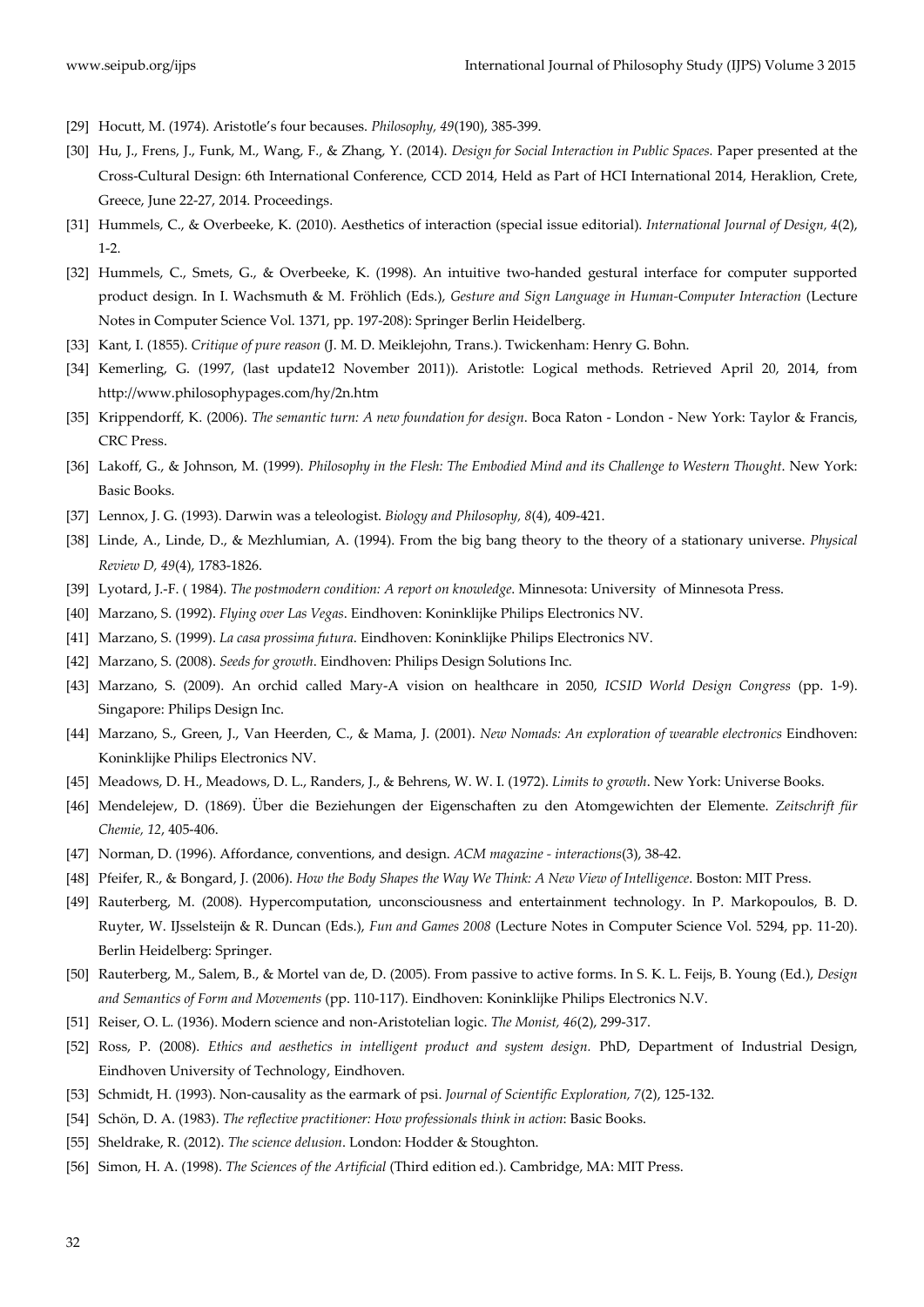- [57] The‐Kubrick‐Theme. (2010). Aristotle's four causes. Retrieved April 22, 2014, from http://equivalentexchange.wordpress.com/2010/08/12/aristotles‐four‐causes/
- [58] Thompson, C. J., Locander, W. B., & Pollio, H. R. (1989). Putting consumer experience back into consumer research: The philosophy and method of existential‐phenomenology. *The Journal of Consumer Research, 16*(2), 133.
- [59] Thompson, L., & Cupples, J. (2008). Seen and not heard? Text messaging and digital sociality. *Social & Cultural Geography, 9*(1), 95‐108.
- [60] Van Mensvoort, K. (2011). Nature is dead, long live nature! *Kerb: Journal of Landscape Architecture*(19), 10‐11.
- [61] Varela, F. J. (1996). Neurophenomenology‐A methodological remedy for the hard problem. *Journal of Consciousness Studies, 3*(4), 330‐349.
- [62] Verbeek, P. P. (2010). *What things do: Philosophical reflections on technology, agency, and design*. University Park: Pennsylvania State University Press.
- [63] Wang, X., & Nakatsu, R. (2014). iSage: A virtual philosopher system for learning traditional Chinese philosophy. *International Journal of Philosophy Study, 1*(1), 1‐8.
- [64] Wensveen, S. A. G., & Overbeeke, C. J. (2004). The role of balance and symmetry in the expression of valence, arousal and urgency in interaction design. *Bulletin of Psychology and the Arts, 4*(2), 77‐80.
- [65] Wikipedia. (2014). Four causes. Internet: Wikimedia Foundation Inc. Retrieved April 18, 2014, from http://en.wikipedia.org/wiki/Four\_causes
- [66] Wikipedia. (2015a, 13 May 2015). Design. internet: Wikimedia Foundation, Inc. Retrieved 11 November, 2014, from http://en.wikipedia.org/wiki/Design
- [67] Wikipedia, E. (2015b, 13 May 2015). Forms of energy. internet: Wikimedia Foundation, Inc. Retrieved 18 May, 2015, from http://en.wikipedia.org/wiki/Forms\_of\_energy
- [68] Wilson, M. (2002). Six views of embodied cognition. *Psychonomic Bulletin & Review, 9*(4), 625‐636.
- [69] Winograd, T., & Flores, F. (1986). *Understanding computers and cognition: A new foundation for design*. New York: Ablex Publishing Corporation.

**Matthias RAUTERBERG** received a B.S. in Psychology (1978) at the University of Marburg (Germany), a B.A. in Philosophy (1981) and a B.S. in Computer Science (1983), a M.S. in Psychology (1981) and a M.S. in Computer Science (1986) at the Universi‐ ty of Hamburg (Germany), and a Ph.D. in Computer Science/ Mathematics (1995) at the University of Zurich (Switzerland).

He was a senior lecturer for 'usability engineering' in computer science and industrial engineering at the Swiss Federal Institute of Technology (ETH) in Zurich, where later he was heading the Man‐Machine Interaction research group (MMI). Since 1998 he is fulltime professor for 'Human Communication Technology' first at IPO, Center for User System Interaction Research, and later at the Department of Industrial Design at the Eindhoven University of Technology (TU/e, The Netherlands). From 1999 till 2001 he was director of IPO. He is now the head of the Designed Intelligence research group at the department of Industrial De‐ sign of the TU/e.

He was the Swiss representative in the IFIP TC13 on 'Human Computer Interaction' (1994‐2002) and the chairman of the IFIP WG13.1 on 'HCI and Education' (1998-2004). He is now the Dutch representative in the IFIP TC14 on 'Entertainment Computing' and the founding vice-chair of this TC14 (since 2006). He is elected as IFIP TC14 chair for the term 2013-2015. He was also the chair of the IFIP WG14.3 on 'Entertainment Theory' (2004‐2012). He was appointed as visiting professor at Kwansei Gakuin University (Japan) (2004‐2007). He is guest professor of School of Design at Jiangnan University, Wuxi, China (2012‐2015). He received the German GI-HCI Award for the best Ph.D. in 1997 and the Swiss Technology Award for the BUILD-IT system in 1998. In 2007 he got the Silver Core Award from IFIP. In 2004 he was a nominated member of the 'Cream of Science' in the Netherlands (the 200 top‐level Dutch researchers) and amongst the 10 top‐level TU/e scientists.

He has over 400 publications in international journals, conference proceedings, books, etc. He acts also as editor and member of the editorial board of several leading international journals. He is co-editor-in-chief of the international journal "Entertainment" Computingʺ (Elsevier).

**Loe FEIJS** studied Electrical Engineering at TU/e where he graduated in 1979 in the group Information and Communication Theory of Prof. Schalkwijk. Also in 1979 he worked at CSELT in Turin where he published with Chiariglione on two‐component video compression techniques (this is the group who invented the MPEG video‐coding now in billions of TVs, DVD players and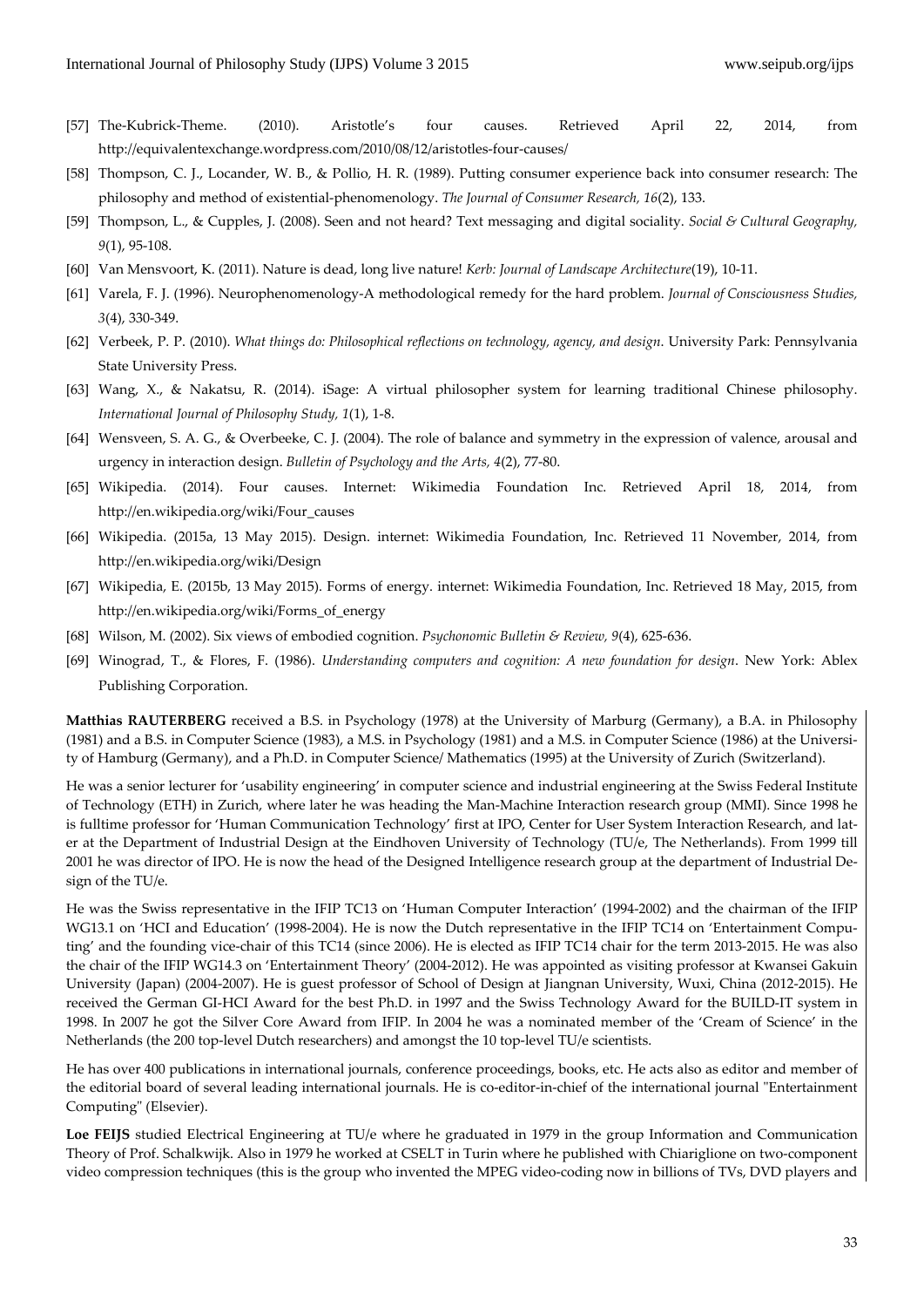smart-phones). After the obligatory Dutch military services he joined Philips Telecommunications Industry, later AT&T Philips Telecom in the TSS16 group developing a new embedded computer and operating system for digital telephone exchanges. In 1984 Feijs joined the Philips Natuurkundig Laboratorium (Philips Research Laboratories) where he studied computer science and wrote a thesis on Formalized Design Methods using lambda calculus. In 1990 he obtained a Ph.D. in Computer Science of TU/e for this work, supervised by Prof. Kruseman Aretz and Prof. Bergstra.

Working at Philips he conducted many case studies in formal methods in a variety of Philips Industry groups such as Industrial Automation, Consumer Electronics, Components, and Medical Systems. In 1994 Feijs was appointed part-time professor at TU/e Mathematics and Computer Science (chair Industrial Design of Formal Methods), working in the group of Prof. Baeten, contributing to the formalization of the Message Sequence Chart language and software testing. He co-founded the Nationale Testdag (which is successful already for 17 years).

From 1998 to 2001 he was scientific director of the Eindhoven Embedded Systems Institute and in 2001 he was appointed full professor for the chair 'Industrial Design of Embedded Systems'. From 2001 to 2006 he was Vice-dean of the newly founded department of Industrial Design with the task to build-up the research program. Having done this successfully, he turned his attention to Industrial Design teaching and research including new disciplinary areas such as Product Semantics and Creative Programming and new applications such as Biofeedback and Neonatology.